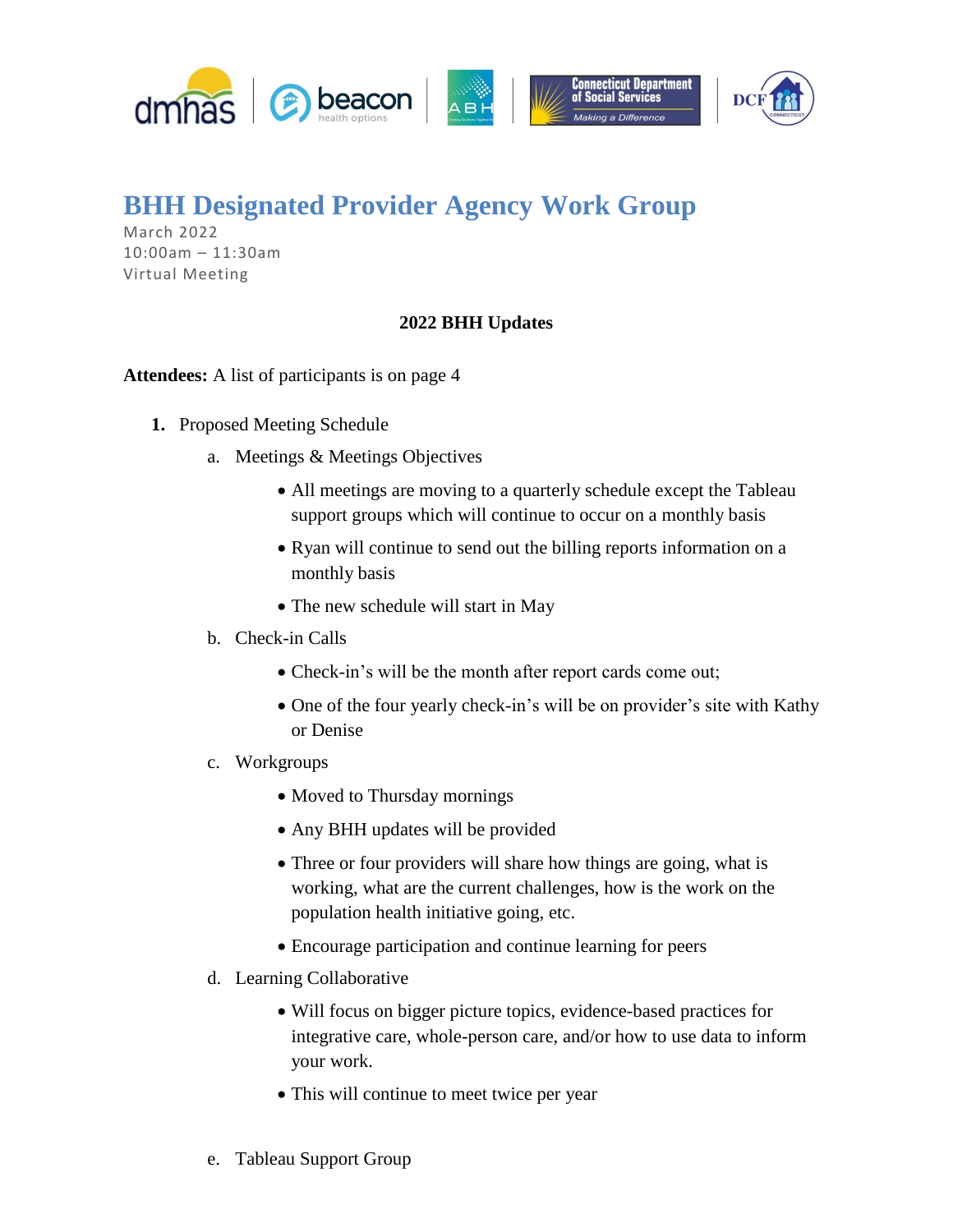



- Will cover new reports or updates to existing reports and Tableau 101 for new employees.
- Jeannie will continue to be available to meet with new staff as needed as well
- **2.** Population Health Initiative
	- a. Providers to design a Population Health project
		- Define Target Population providers will be tasked with identifying a health topic that makes the most sense for their population
		- Design Intervention provider will work with DMHAS to develop an intervention plan. This will include a look at how best to provide and document services
- **3.** Training and Resources
	- a. BHH Training Modules in LMS
		- Denise & Kathy are creating new BHH trainings
			- 1. One will take a macro look at the BHH target population
			- 2. One will review BHH services and codes
		- Training accessed via DHMAS
		- Kathy to obtain contact for access
	- b. BHH Refresher Training
		- Kathy & Denise working on 1-page BHH Refresher document with the second side offering agency specific population health data
		- Kathy is looking for feedback from providers around what information to include in a BHH refresher training
		- Onsite vs virtual attendees were polled to see if they prefer an onsite or virtual training.
			- 1. The results were about 50/50, with more attendees learning towards virtual training
	- c. Provider Needs Assessment Results Feedback
		- Report can be used to identify what training your staff requested and potential providers
		- Primary Care Consultant Role
			- 1. PCP is best suited for trainings on medical topics
		- Staff have requested some training from BHH that is more suited for each agency's leadership teams. Some topics include how to run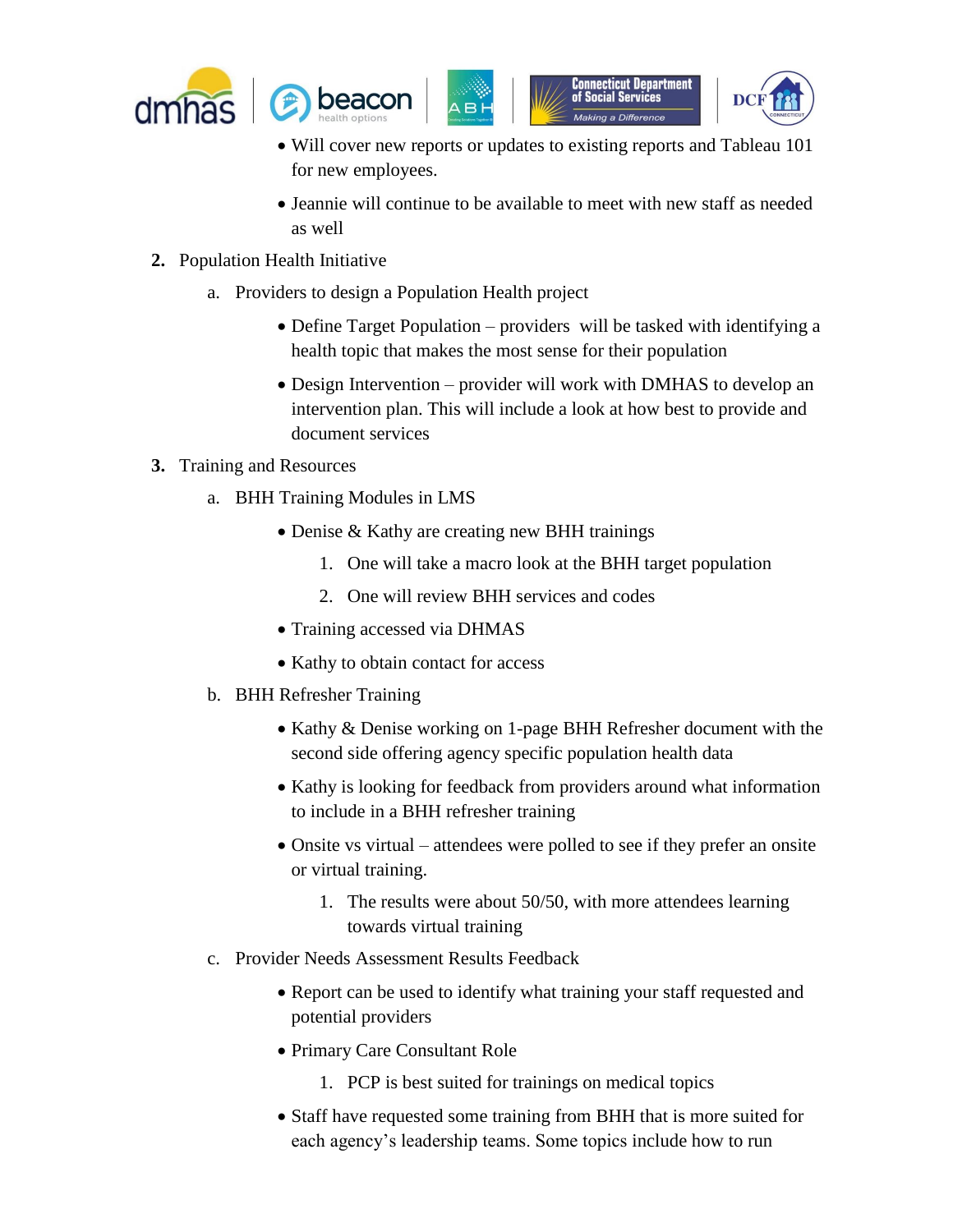



groups, CPR, and motivational interviewing. Providers should refer to their individual provider needs assessment results for more information

## **4.** BHH Data

- a. Eligibility Rosters
	- Due to a change in the process of DMHAS receiving the file from Beacon, the January 2022 roster was not processed. This file would have included clients who became eligible between, October and December of 2021
	- Discussion ensued about whether to send the missed roster now or wait for the April roster, which will include eligibility through March 2022.
		- 1. Providers requested they receive the January roster as soon as possible
	- Karin will work on the roster and send out as soon as she can
- b. Tableau
	- The scrub report is being updated
		- 1. If data in EDW & DSS do not match, the data will not be accessible in Tableau reports
		- 2. Jeannie will review in Tableau Support Group when it is finalized
- c. BHH Missing Data Report
	- Ryan and Lauren updated the EDW user guide
	- A new code was created, code 5500, to identify non-billable services rendered to BHH enrollees who also participate in CHESS
	- A participant asked if CHESS clients can receive psychoeducation services
		- 1. At this time, BHH cannot bill Medicaid for any services if someone is enrolled in CHESS
	- Any questions should be directed to Ryan Grealis